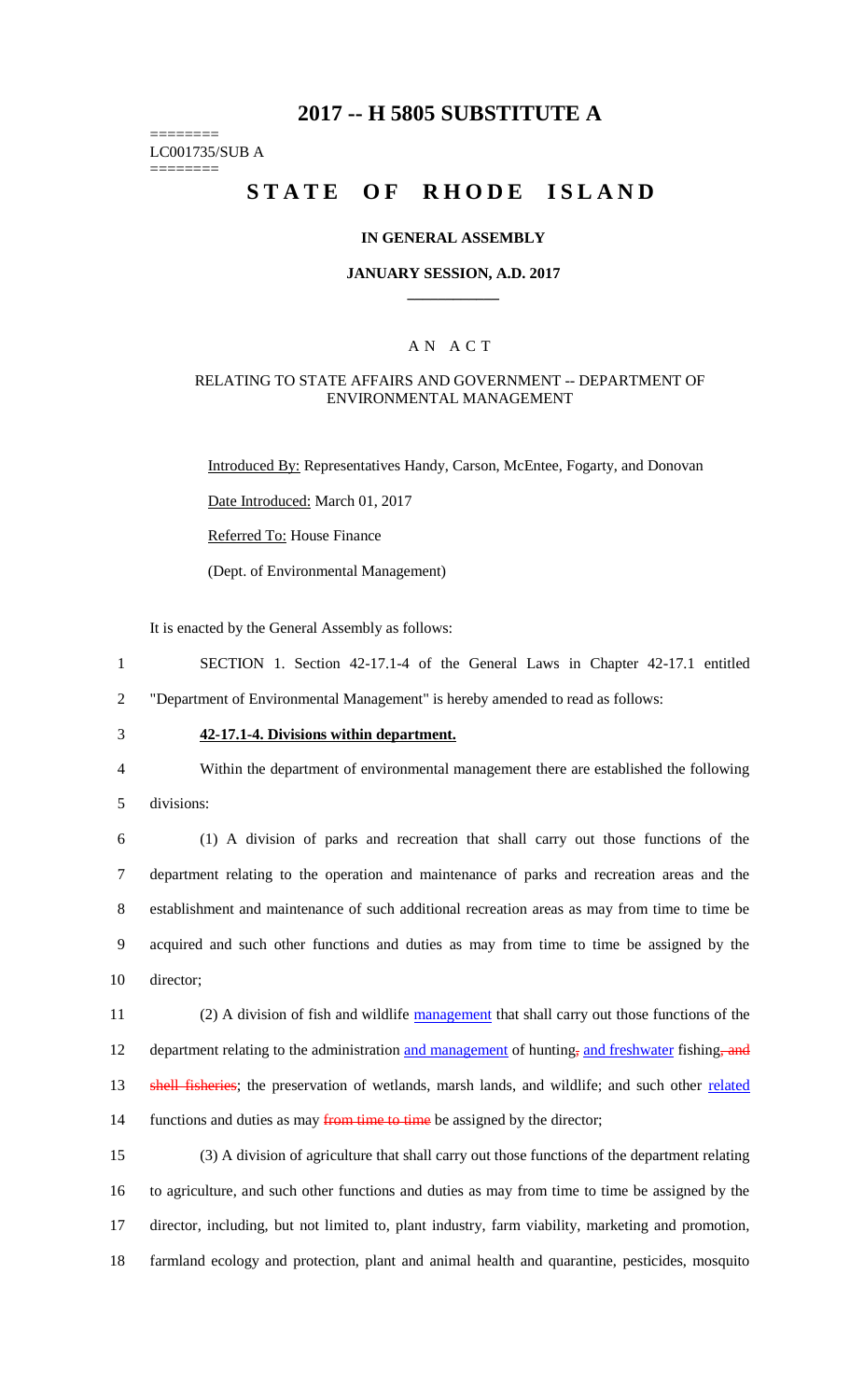abatement, pest survey and response, food policy and security, and, in collaboration with the department of health, public health as it relates to farm production and direct marketing of farm products, and those agreed upon through memorandum of agreement with the department of health or other state agencies. The department of health shall continue to act as the lead agency for all public health issues in the state pursuant to chapter 1 of title 23. Nothing herein contained shall limit the department of health's statutory authority, nor shall any provision herein be construed as a limitation upon the statutory authority of the department of health granted to the department under title 23 of the general laws, nor shall any provision herein be construed to limit the authority of the department of environmental management to enter into memoranda of agreement with any governmental agency. The chief of the division of agriculture shall report directly to the director.

 (4) A division of coastal resources that shall carry out those functions of the department relating to harbors and harbor lines, pilotage, flood control, shore development, construction of port facilities, and the registration of boats and such other functions and duties as may, from time to time, be assigned by the director, except that the division shall not be responsible for the functions of inspection of dams and reservoirs, approving plans for construction or improvement of dams, reservoirs, and other structures in non-tidal waters, and the operation of stream-gauging stations in cooperation with the United States Geological Survey, and provided, further, that the division and its staff shall be responsible through the director of environmental management, to the coastal resources management council, and the chief and the staff of the division shall serve as staff to the council;

 (5) A division of planning and development that shall carry out those functions of the department relating to planning, programming, acquisition of land, engineering studies, and such other studies, as the director may direct, and that shall work with the board of governors for higher education and the board of regents for elementary and secondary education, with educational institutions at all levels, and with the public in the dissemination of information and education relating to natural resources, and shall perform the publication and public relations functions of the department, the functions of inspection of dams and reservoirs, approving plans for construction or improvement of dams, reservoirs, and other structures in non-tidal waters, and the operation of stream-gauging stations in cooperation with the United States Geological Survey; (6) A division of enforcement that shall enforce all of the laws and regulations of the department and the coastal resources management council, that shall cooperate with the other enforcement agencies of the state and its municipalities, and that shall administer all of the policing, enforcing, licensing, registration, and inspection functions of the department and such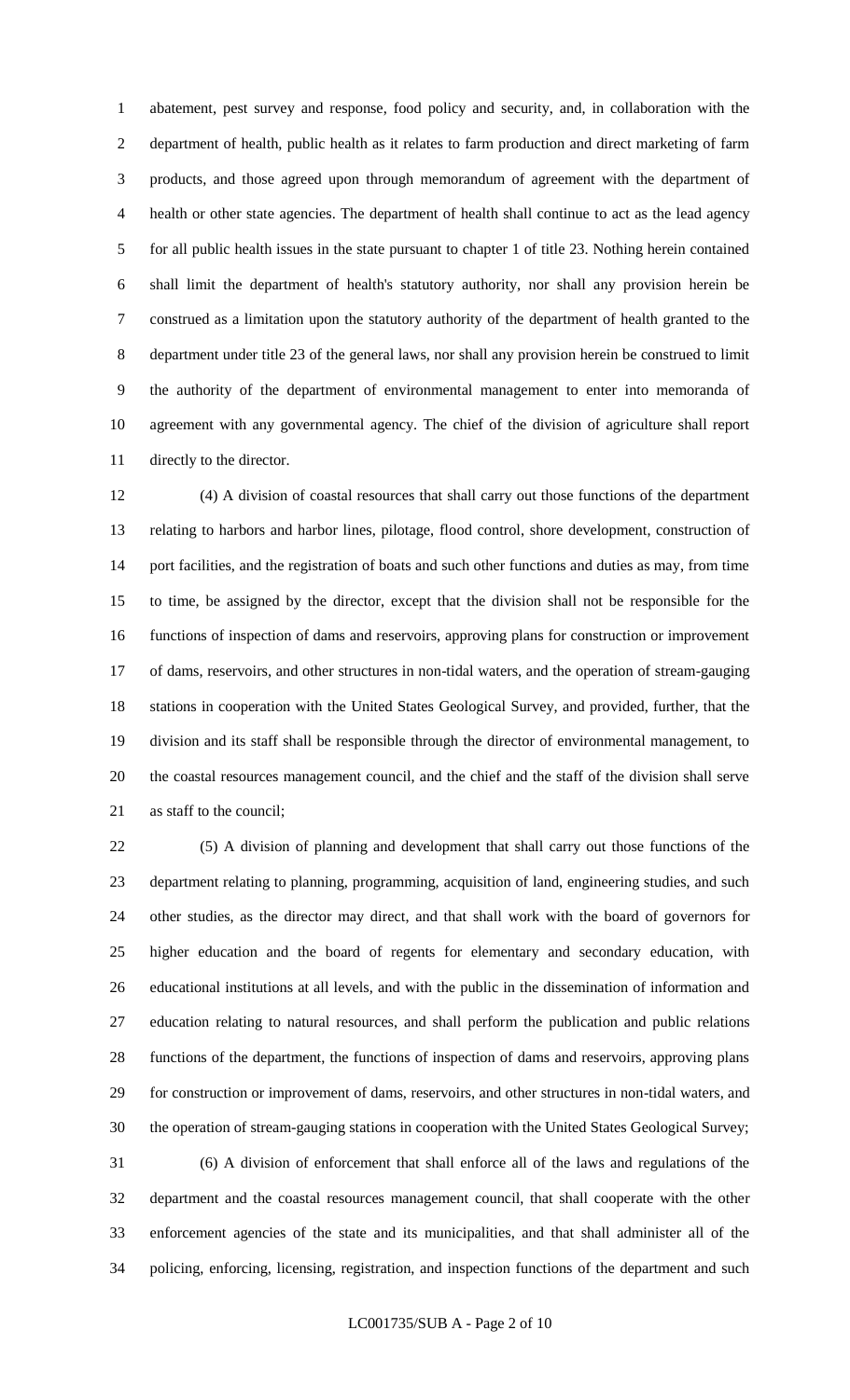other functions and duties as may, from time to time, be assigned by the director;

 (7) A division of forest environment that shall carry out those functions of the department relating to the administration of forests and natural areas, including programs for utilization, conservation, forest fire protection, and improvements of these areas; assisting other agencies and local governments in urban programs relating to trees, forests, green belts, and environment and such other functions and duties as may, from time to time, be assigned by the director; and

 (8) (i) A division of boating safety that shall carry out those functions of the department relating to the development and administration of a coordinated, safe boating program in accordance with the Model Safe Boating Act of 1971 as approved by the National Association of State Boating Law Administrators.

 (ii) Administration of the division of boating safety shall be the responsibility of the state boating law administrator whose duties shall include:

(A) The enforcement of all laws relating to the act; and

 (B) The powers vested in the state boating law administrator and boating safety enforcement officer shall include the enforcement of laws, rules and regulations relating to "Regulation of Boats," chapter 22 of title 46 and shall also include the power to:

 (I) Execute all warrants and search warrants for the violation of laws, rules, and regulations relating to the act.

(II) Serve subpoenas issued for the trial of all offenses hereunder.

 (III) To carry firearms or other weapons, concealed or otherwise, in the course of, and in performance of, their duties under this chapter.

 (IV) To arrest without warrant and on view any person found violating any law, rule, or regulation relating to the act; take that person before a court having jurisdiction for trial; detain that person in custody at the expense of the state until arraignment; and to make and execute complaints within any district to the justice or clerk of the court against any person for any of the offenses enumerated under the act committed within the district.

 (V) Boating safety enforcement officers shall not be required to give surety for costs upon any complaint made by him or her.

(iii) The development and administration of a coordinated, safe boating program.

 (iv) The establishment and enforcement of such rules and regulations as are deemed necessary to achieve the purposes of the Model Safe Boating Act as approved by the state boating law administrators.

 (v) The state boating law administrator shall serve as the liaison to the United States Coast Guard.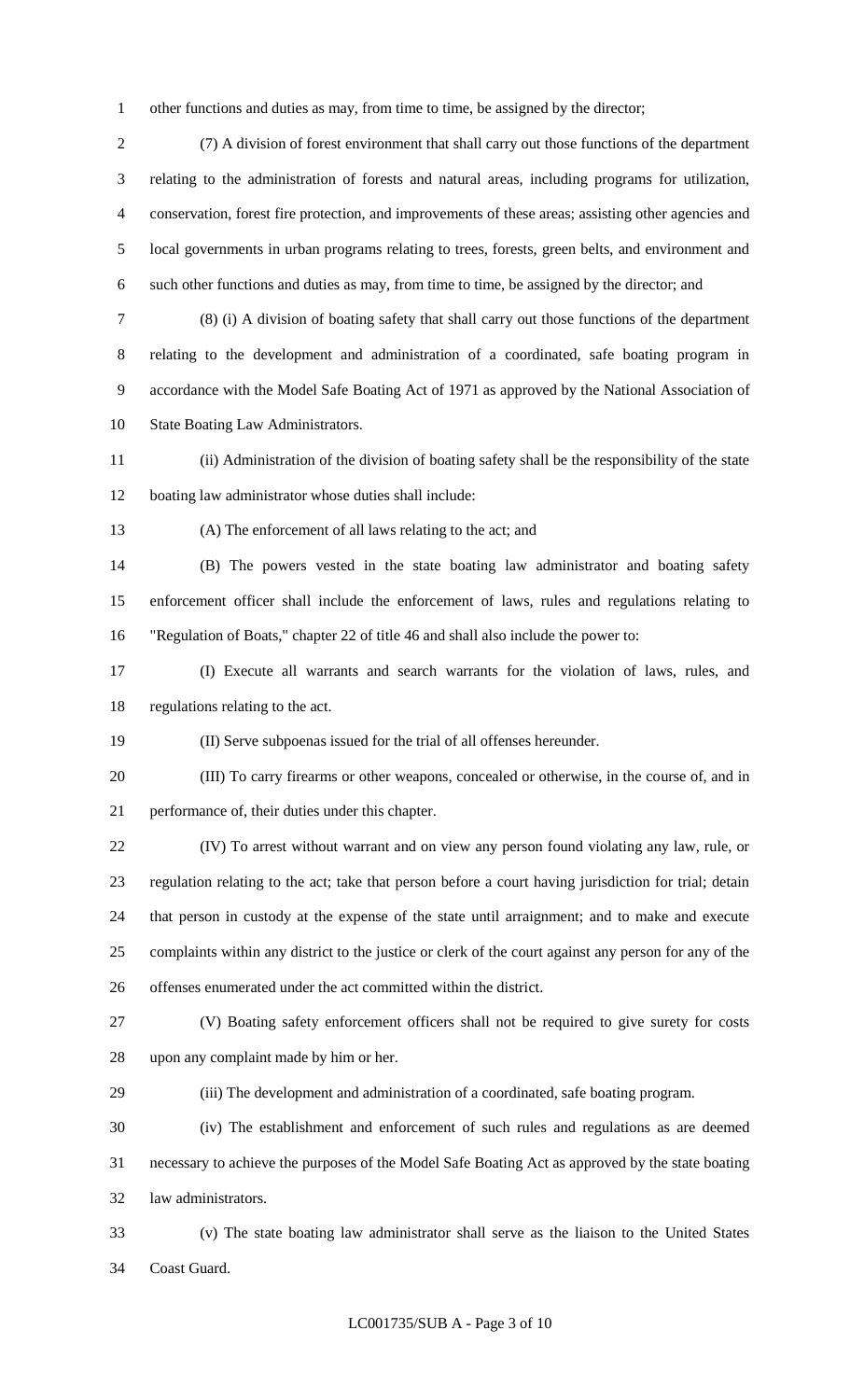(9) A division of marine fisheries management that shall carry out those functions of the department relating to the administration, management, and harvest of marine animal and plant species found in Rhode Island marine waters, including, but not limited to: stock assessments of marine species; harvest of marine species regulated under a regional of federal fisheries 5 management plan; the review of aquaculture applications before the CRMC; a commercial fishing licensing program; fixing seasons, bag limits, size limits, possession limits, and methods of taking 7 on any marine plant and animal species, and such other related functions and duties as may be assigned by the director. SECTION 2. Section 20-1-21 of the General Laws in Chapter 20-1 entitled "General Provisions" is hereby amended to read as follows: **20-1-21. General powers.** (a) The following fees shall be established and paid to the department of environmental management for issuance of the following special permits:

Ferret Permit \$10.00

Scientific Collector's Permit \$25.00

 (b) Any fees collected under authority of this section shall be deposited into restricted receipt accounts established by this title, as appropriate to the type of special permit issued, and shall be used only for the authorized purposes of the restricted receipt accounts. The accounts include, but are not limited to: fishing license account, hunting license account, wildlife fund.

20 (c) The division divisions of fish and wildlife and marine fisheries shall be authorized to establish fees for reference, educational and souvenir-type materials provided upon request to interested parties. Those materials include, but are not limited to: surveys, guides, maps, posters, reference and educational booklets and materials, and articles of clothing. No fee shall be required for any materials describing or implementing any licensing or regulatory authority of the 25 division divisions. Any fees collected under authority of this section shall be deposited as general revenues.

 SECTION 3. Sections 20-2-44 and 20-2-45 of the General Laws in Chapter 20-2 entitled "Licensing" are hereby amended to read as follows:

### **20-2-44. Shellfish transplant program.**

 In addition to any appropriation made pursuant to § 20-2-28.2, the general assembly shall 31 appropriate from the general fund to the division of fish and wildlife marine fisheries, the amount it deems necessary for the purpose of maintaining a shellfish transplant program for the fiscal 33 year ending June 30, 2000, and thereafter, the division of fish and wildlife marine fisheries shall develop a sustainable shellfish management plan.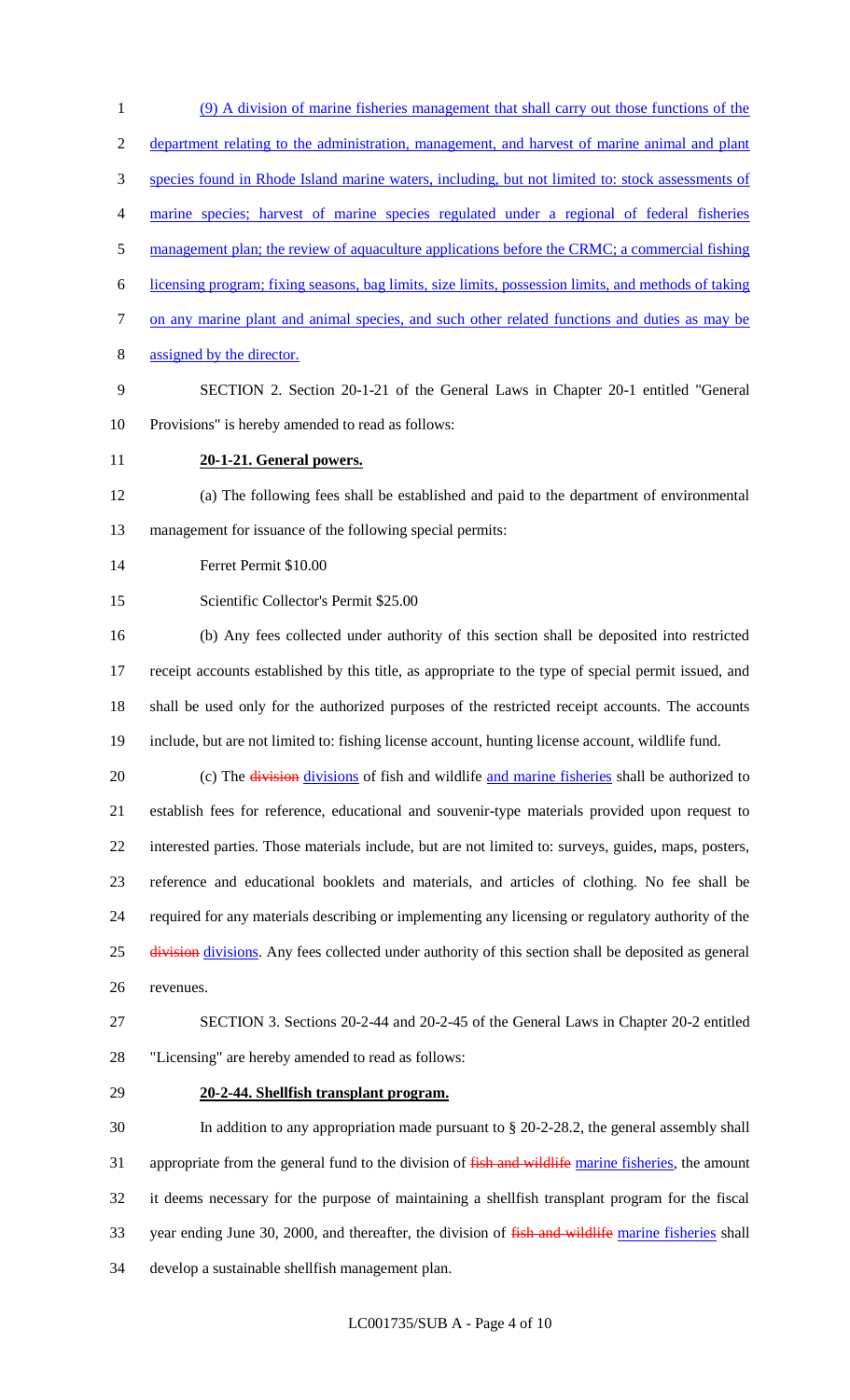| $\mathbf{1}$   | 20-2-45. Narragansett Bay Oyster Restoration Act.                                                 |
|----------------|---------------------------------------------------------------------------------------------------|
| $\overline{2}$ | (a) Findings of fact. The general assembly hereby finds and declares the following:               |
| 3              | (1) Oyster fishery has historically been important to Rhode Island for economic and               |
| 4              | ecosystem benefits;                                                                               |
| 5              | (2) The Rhode Island oyster fishery has been in deep decline and is a fraction of its             |
| 6              | historical levels due to disease;                                                                 |
| 7              | (3) The development of indigenous disease-resistant oyster brood stock will assist in the         |
| $8\,$          | restoration of the oyster population in Narragansett Bay;                                         |
| 9              | (4) The plantings of indigenous disease-resistant oyster shellfish seed stock will increase       |
| 10             | the Narragansett Bay's oyster population and annual harvest; and                                  |
| 11             | (5) An increase in oyster population will have a positive impact on the state's economy           |
| 12             | and the overall health of Narragansett Bay and its ecosystem.                                     |
| 13             | (b) Authority to solicit federal funds for oyster restoration. The general assembly hereby        |
| 14             | vests in the director of the department of environmental management, acting through the division  |
| 15             | of agriculture marine fisheries, authority and responsibility to solicit annual federal funding,  |
| 16             | including but not limited to, funding from the United States departments of interior, agriculture |
| 17             | and commerce for purposes of developing, restoring, and maintaining both the oyster population    |
| 18             | and oyster habitats in and around Narragansett Bay.                                               |
| 19             | (c) Program to achieve oyster restoration in Narragansett Bay. The director of the                |
| 20             | department of environmental management shall work in conjunction with the aquaculture             |
| 21             | coordinator located in the coastal resources management council to develop programs that          |
| 22             | address the declining oyster population in Narragansett Bay and which programs shall further      |
| 23             | promote the development, restoration and maintenance of the oyster population and oyster          |
| 24             | habitats in and around Narragansett Bay, as set forth in this section.                            |
| 25             | SECTION 4. Section 20-3-1 of the General Laws in Chapter 20-3 entitled "Marine"                   |
| 26             | Fisheries Council" is hereby amended to read as follows:                                          |
| 27             | 20-3-1. Council created -- Membership -- Compensation.                                            |
| 28             | There is hereby created a marine fisheries council. The council shall be composed of the          |
| 29             | director of the department of environmental management or the director's designee, who shall      |
| 30             | serve as chairperson and eight (8) private citizen members. The private citizen members shall be  |
| 31             | chosen from among those with skill, knowledge, and experience in the commercial fishing           |
| 32             | industry, the sport fishing industry, and in the conservation and management of fisheries         |

(3) of the private citizen members shall be representatives of the commercial fishing industry;

resources and shall be appointed by the governor with the advice and consent of the senate. Three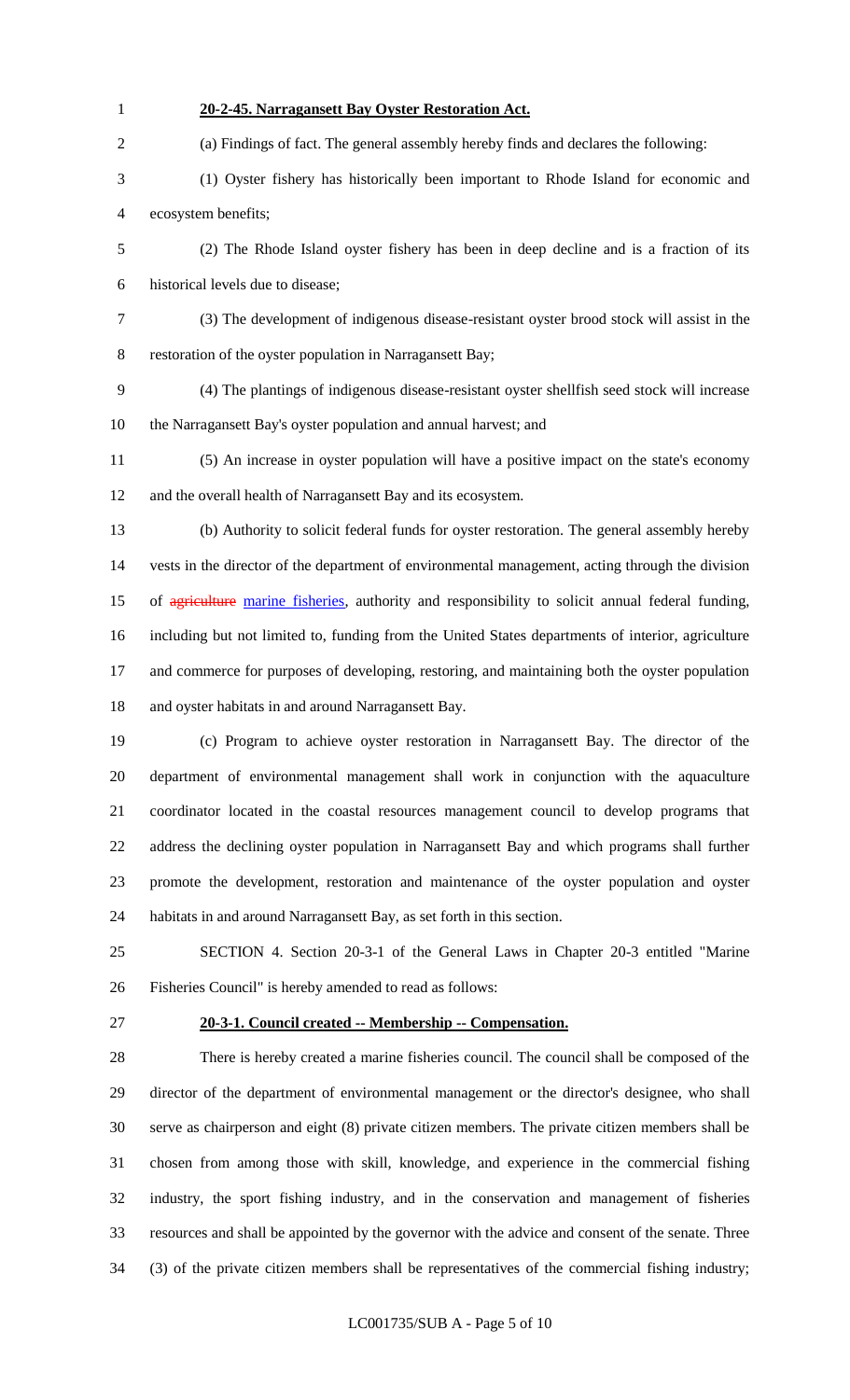three (3) shall be representatives of the sport fishing industry; and the remaining two (2) shall have skill, knowledge, and experience in the conservation and management of fisheries resources and/or marine biology. The chairperson of the coastal resources management council and the 4 chiefs of the divisions of enforcement and fish and wildlife marine fisheries in the department of environmental management shall serve in an advisory capacity to the council. Members of the council shall serve for a term of four (4) years and may not succeed themselves more than once after January 1, 2002. Initial appointments to the council shall be appointed as follows: three (3) members for a term of two (2) years, three (3) members for a term of three (3) years, and two (2) members for a term of four (4) years. All members of the council shall serve without compensation and shall be reimbursed for their necessary expenses incurred in travel and in the performance of their duties.

 SECTION 5. Section 20-9-3 of the General Laws in Chapter 20-9 entitled "Cooperation in Federal Projects" is hereby amended to read as follows:

#### **20-9-3. Assent to fish restoration and management projects.**

 The state of Rhode Island assents to the provisions of the act of congress, entitled "An Act to Provide that the United States Shall Aid the States in Fish Restoration and Management Projects, and for Other Purposes", 16 U.S.C. § 777 et seq., and the division of fish and wildlife 18 and/or marine fisheries, with the approval of the director of environmental management, is hereby authorized, empowered, and directed to perform any acts as may be necessary to the conduct and establishment of fish restoration and management projects, as defined in that act of congress, in compliance with that act and with rules and regulations promulgated by the secretary of the interior under that act, and no funds accruing to the state from license fees or interest from license fee accounts paid by fishers shall be diverted for any other purpose than the administration of the 24 division of fish and wildlife and/or marine fisheries of the department of environmental management.

 SECTION 6. Section 20-10-1.1 of the General Laws in Chapter 20-10 entitled "Aquaculture" is hereby amended to read as follows:

#### **20-10-1.1. Creation of the Biosecurity Board.**

 There shall be a biosecurity board within the coastal resources management council, (hereinafter referred to as "CRMC"), which shall meet, at minimum, on a quarterly basis and shall be composed of seven (7) members to be designated by the executive director of the CRMC, or his or her designee, with council approval. The council shall select a chair from among the board members, one of whom shall be the executive director of the CRMC or his or her designee, one of whom shall be the state veterinarian or an individual certified in veterinary medicine, with a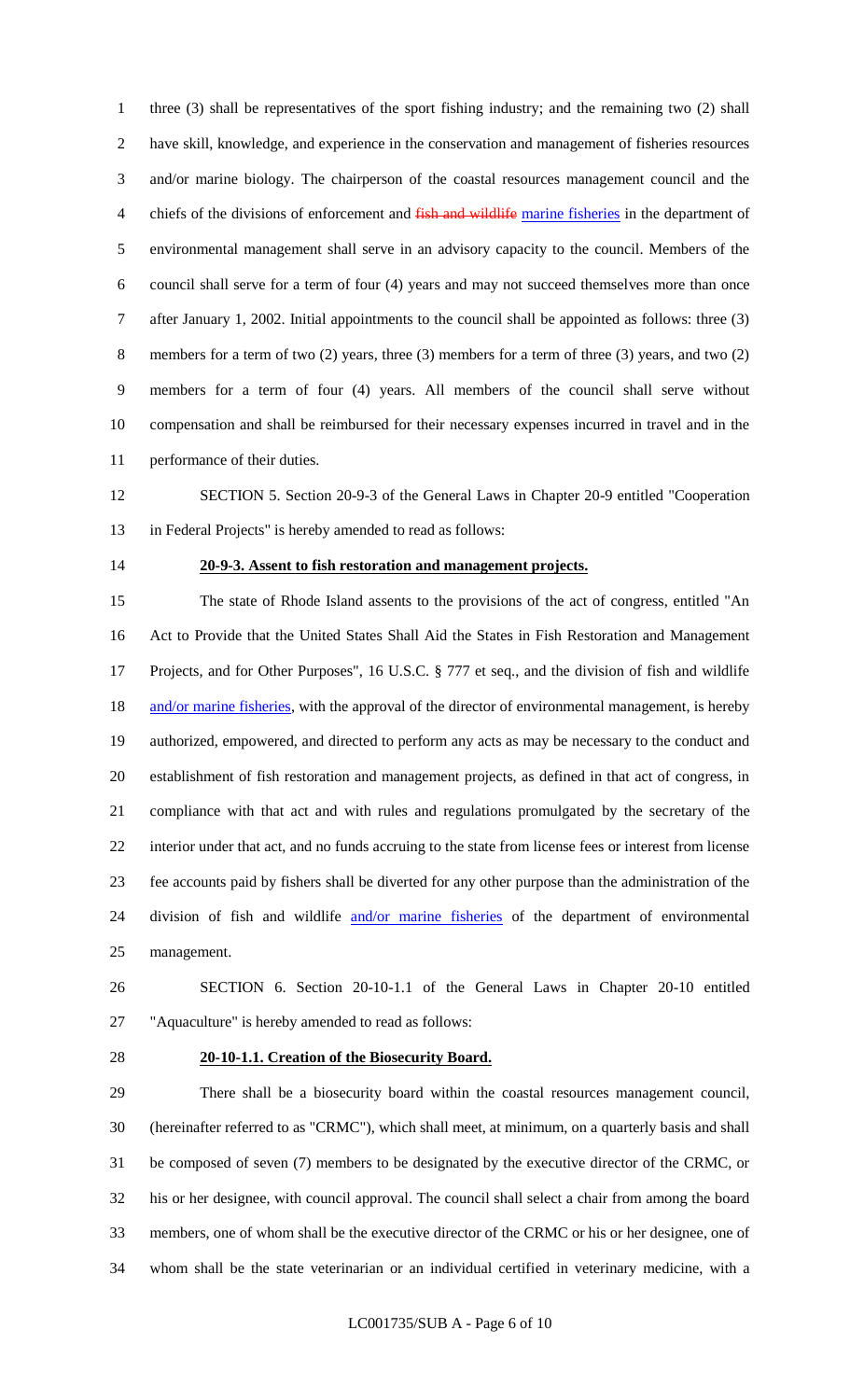specialty in aquatic diseases, or by the American Fisheries Society, one of whom shall be a certified medical doctor or a person with a Ph.D. in public health, one of whom shall be a representative of the division of fish and wildlife marine fisheries, one of whom shall be a representative of the marine fisheries council, one of whom shall be a representative from the aquaculture industry and one of whom shall be a faculty member of the University of Rhode Island, Department of Fisheries, Animals and Veterinary Science.

 SECTION 7. Sections 20-38-3 and 20-38-4 of the General Laws in Chapter 20-38 entitled "The Rhode Island Seafood Marketing Collaborative of 2011" are hereby amended to read as follows:

**20-38-3. Definitions.**

When used in this chapter, the following terms shall have the following meanings:

- (1) "Collaborative" means the Rhode Island seafood marketing collaborative established under § 20-38-4;
- (2) "Rhode Island's local fishermen and aquaculturists" means commercial fishermen and aquaculturists licensed in the state of Rhode Island.
- (3) "State agencies" means state entities responsible for the implementation of Rhode

Island's fishery management and economic development, including, but not be limited to:

(i) The department of environmental management, which shall include:

- (A) The division of agriculture and
- 20 (B) The division of fish and wildlife marine fisheries;
- 21 (ii) The commerce corporation;
- 22 (iii) The coastal resources management council;
- (iv) The department of health;
- (v) The department of administration.
- (4) "Aquaculture" means the farming of aquatic organisms such as fish, crustaceans,

mollusks, and aquatic plants.

(5) "Sustainable food system" means one in which resources (including natural resources,

 such as soil and water, as well as human resources, such as labor) are used at, or below, their rate of recovery.

- (6) "Seafood dealers" means any person engaged in purchasing, raising, propagating,
- breeding, or acquiring or possessing live fish or fish eggs to be sold or furnished to others for the
- purpose of resale licensed in the State of Rhode Island.
- (7) [Deleted by P.L. 2015, ch. 100, § 1 and P.L. 2015, ch. 111, § 1].
- **20-38-4. Collaborative established.**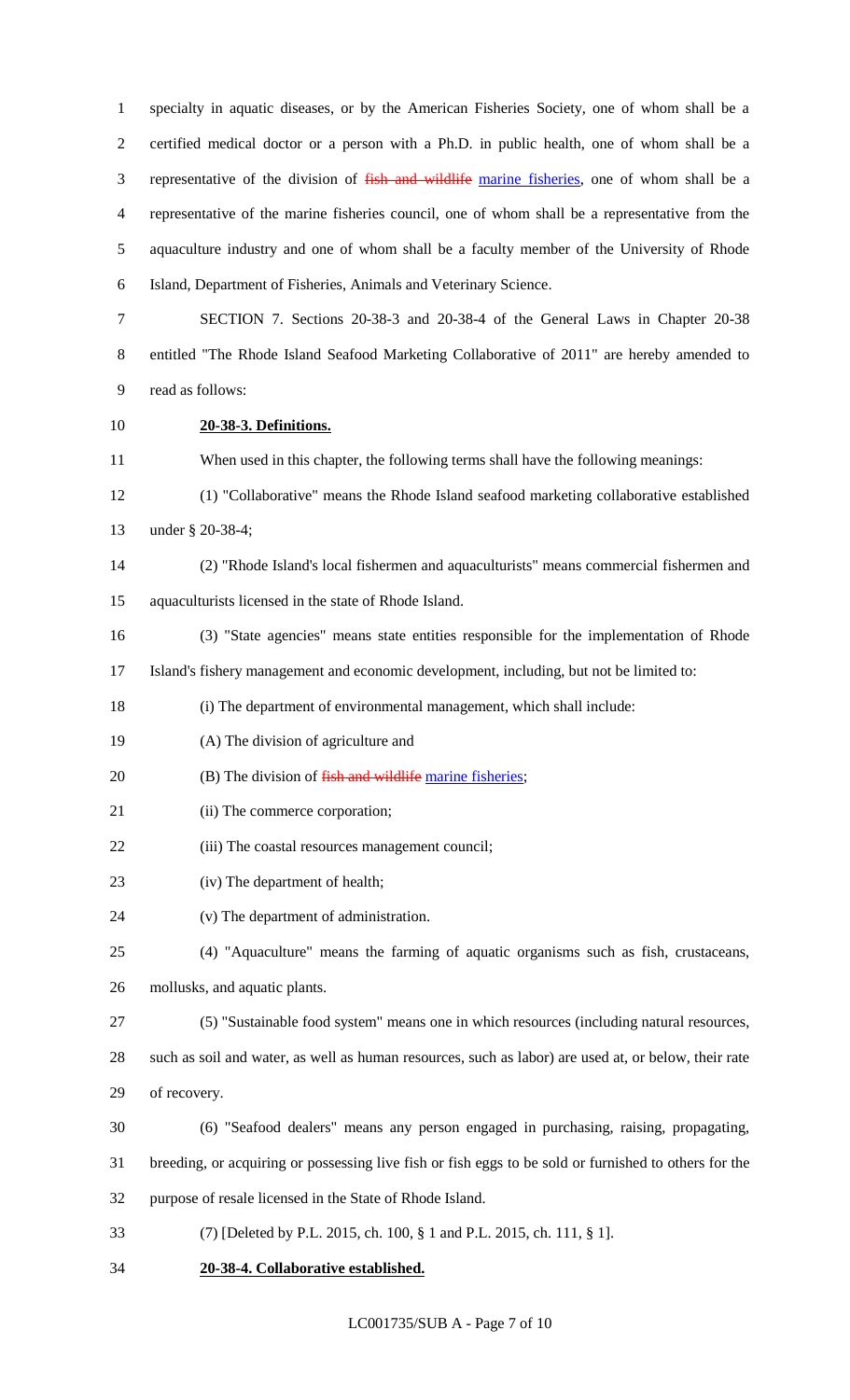| $\mathbf{1}$   | (a) There is hereby created a collaborative known as "The Rhode Island seafood                         |
|----------------|--------------------------------------------------------------------------------------------------------|
| $\overline{2}$ | marketing collaborative" consisting of nineteen (19) members as follows:                               |
| 3              | (1) The director of the department of environmental management, or his or her designee,                |
| $\overline{4}$ | who shall serve as chairperson;                                                                        |
| $\mathfrak{S}$ | (2) The executive director of the commerce corporation, or his or her designee;                        |
| 6              | (3) The chief of the division of fish and wildlife marine fisheries of the department of               |
| $\overline{7}$ | environmental management, or his or her designee;                                                      |
| $8\,$          | (4) The director of the department of health, or his or her designee;                                  |
| 9              | (5) The chief of the division of agriculture of the department of environmental                        |
| 10             | management, or his or her designee;                                                                    |
| 11             | (6) The executive director of the coastal resources management council, or his or her                  |
| 12             | designee;                                                                                              |
| 13             | (7) The director of administration, or his or her designee;                                            |
| 14             | (8) The dean of the university of Rhode Island college of environment and life sciences,               |
| 15             | or his or her designee;                                                                                |
| 16             | (9) The director of the Rhode Island sea grant program, or his or her designee; and                    |
| 17             | (10) Ten (10) additional members, each of whom shall be appointed by the director of the               |
| 18             | department of environmental management, in accordance with the following categories:                   |
| 19             | (i) Two (2) Rhode Island-based dealers/wholesalers/processors who purchase and sell                    |
| 20             | finfish, shellfish, and/or crustaceans;                                                                |
| 21             | (ii) Two (2) commercial aquaculturists;                                                                |
| 22             | (iii) A Rhode Island-based retailer of seafood products associated with a restaurant or                |
| 23             | restaurant organization;                                                                               |
| 24             | (iv) A Rhode Island-based retailer of seafood products associated with an independent or               |
| 25             | franchised store;                                                                                      |
| 26             | (v) Two (2) commercial fishermen licensed to harvest and/or land in Rhode Island;                      |
| 27             | (vi) A member of an independent organization or association representing the Rhode                     |
| 28             | Island hospitality industry;                                                                           |
| 29             | (vii) An economist with expertise in seafood marketing.                                                |
| 30             | (b) Forthwith upon the passage of this chapter, the members of the collaborative shall                 |
| 31             | meet at the call of the chairperson and organize. Thereafter, the collaborative shall meet at the call |
| 32             | of the chairperson or three (3) members of the collaborative.                                          |
| 33             | (c) All departments and agencies of the state shall furnish such advice and information,               |
| 34             | documentation, and otherwise to the collaborative and its agents as is deemed necessary or             |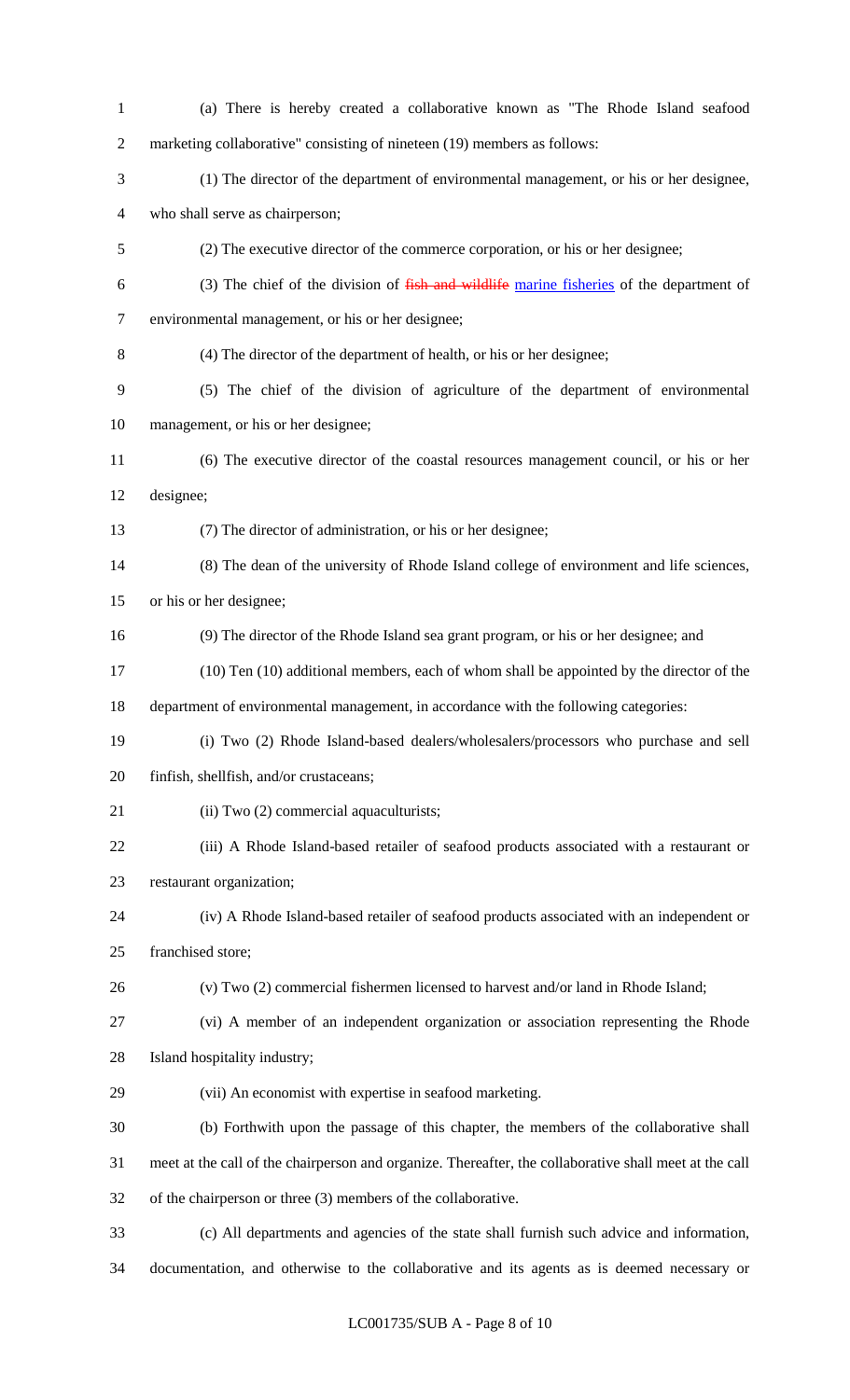- 1 desirable by the collaborative to facilitate the purposes of this chapter.
- 2 (d) The members of the collaborative shall receive no compensation for their services.
- 3 SECTION 8. This act shall take effect upon passage.

LC001735/SUB A ========

 $=$